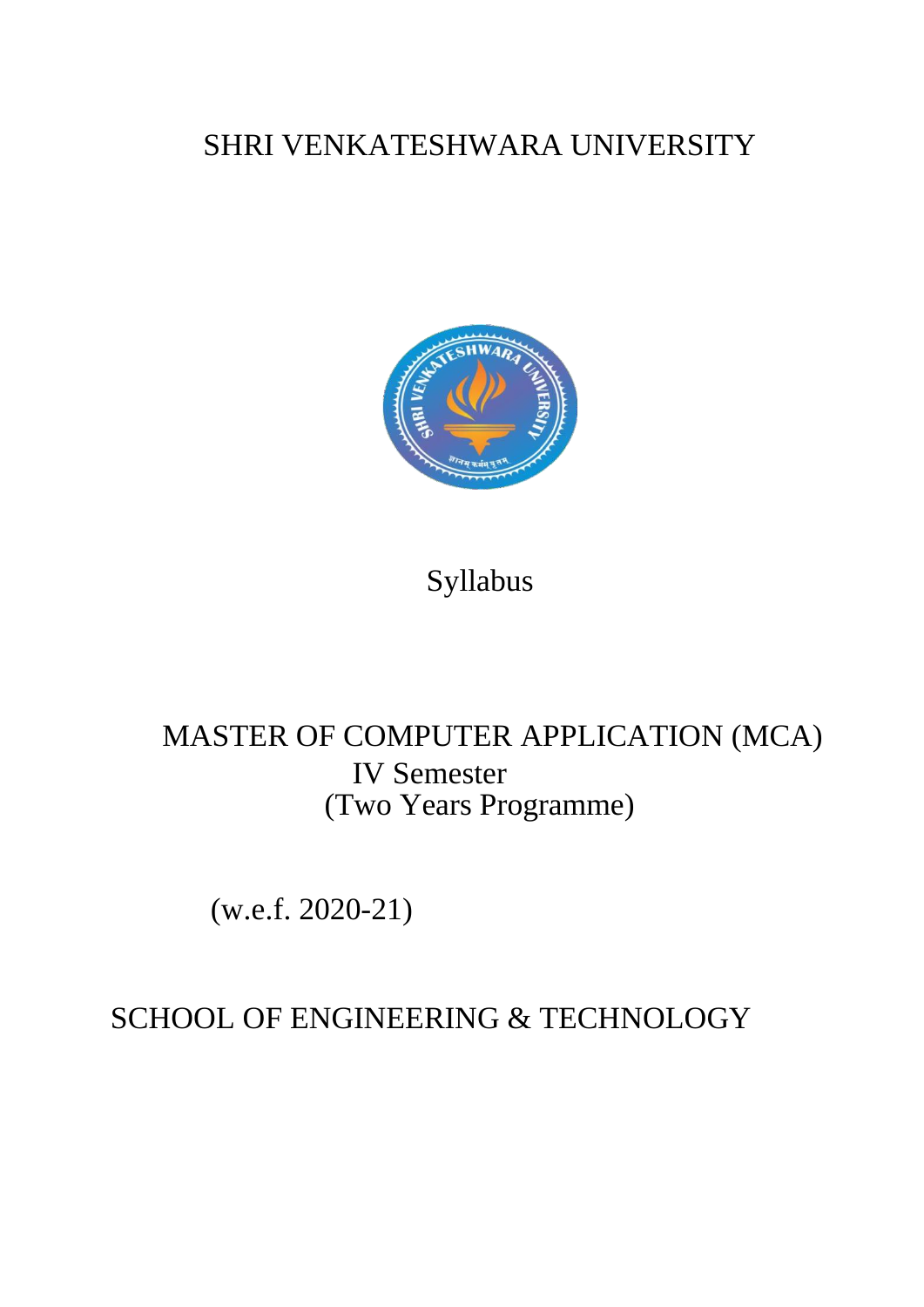# SEMESTER- IV MCA

| S1             |                      | Subject                                   | Periods        |                  |                  | <b>Evaluation Scheme</b> |              |                   |              | <b>End Semester</b> |              |     |                |
|----------------|----------------------|-------------------------------------------|----------------|------------------|------------------|--------------------------|--------------|-------------------|--------------|---------------------|--------------|-----|----------------|
| $\bullet$      | Subject              |                                           | L              | T                | $\mathbf P$      | $\mathcal{C}$            | T            | $\mathbf T$       | $\mathbf{P}$ | TE                  | $\mathbf{P}$ | To  | Credit         |
| $\mathbf N$    | Codes                |                                           |                |                  |                  | T                        | $\mathbf{A}$ | $\mathbf{O}$      | S            |                     | ${\bf E}$    | t   |                |
| 0.             |                      |                                           |                |                  |                  |                          |              | t                 |              |                     |              | al  |                |
|                |                      |                                           |                |                  |                  |                          |              | a<br>$\mathbf{l}$ |              |                     |              |     |                |
| $\mathbf{1}$   | <b>SMC -401</b>      | Web<br>Development<br>using Python        | 3              |                  | $\boldsymbol{0}$ | 20                       | 10           | 30                |              | 70                  |              | 100 | 3              |
| 2              | $\text{SMC}-$<br>402 | Software<br>Project<br>Management         | 3              | $\boldsymbol{0}$ | $\boldsymbol{0}$ | 20                       | 10           | 30                |              | 70                  |              | 100 | 3              |
| 3              | <b>SMC -431</b>      | Internet of Things                        | 3              | $\boldsymbol{0}$ | $\boldsymbol{0}$ | 20                       | 10           | 30                |              | 70                  |              | 100 | 3              |
| $\overline{4}$ | <b>SMC -411</b>      | Web<br>Development<br>using Python<br>Lab | $\overline{0}$ | $\overline{0}$   | $\overline{4}$   |                          |              |                   | 25           |                     | 25           | 50  | $\overline{2}$ |
| 5              | <b>SMC-441</b>       | Project<br>Phase -II                      | $\mathbf{0}$   | $\overline{0}$   | 12               |                          |              | 100               |              | 100                 |              | 200 | 6              |
|                |                      |                                           |                |                  |                  |                          |              |                   |              |                     |              | 550 | 17             |

# ELECTIVE III

# SMC -431 **INTERNET OF THINGS**

SMC -432 Design Thinking & Problemsolving skills

SMC -433Green Computing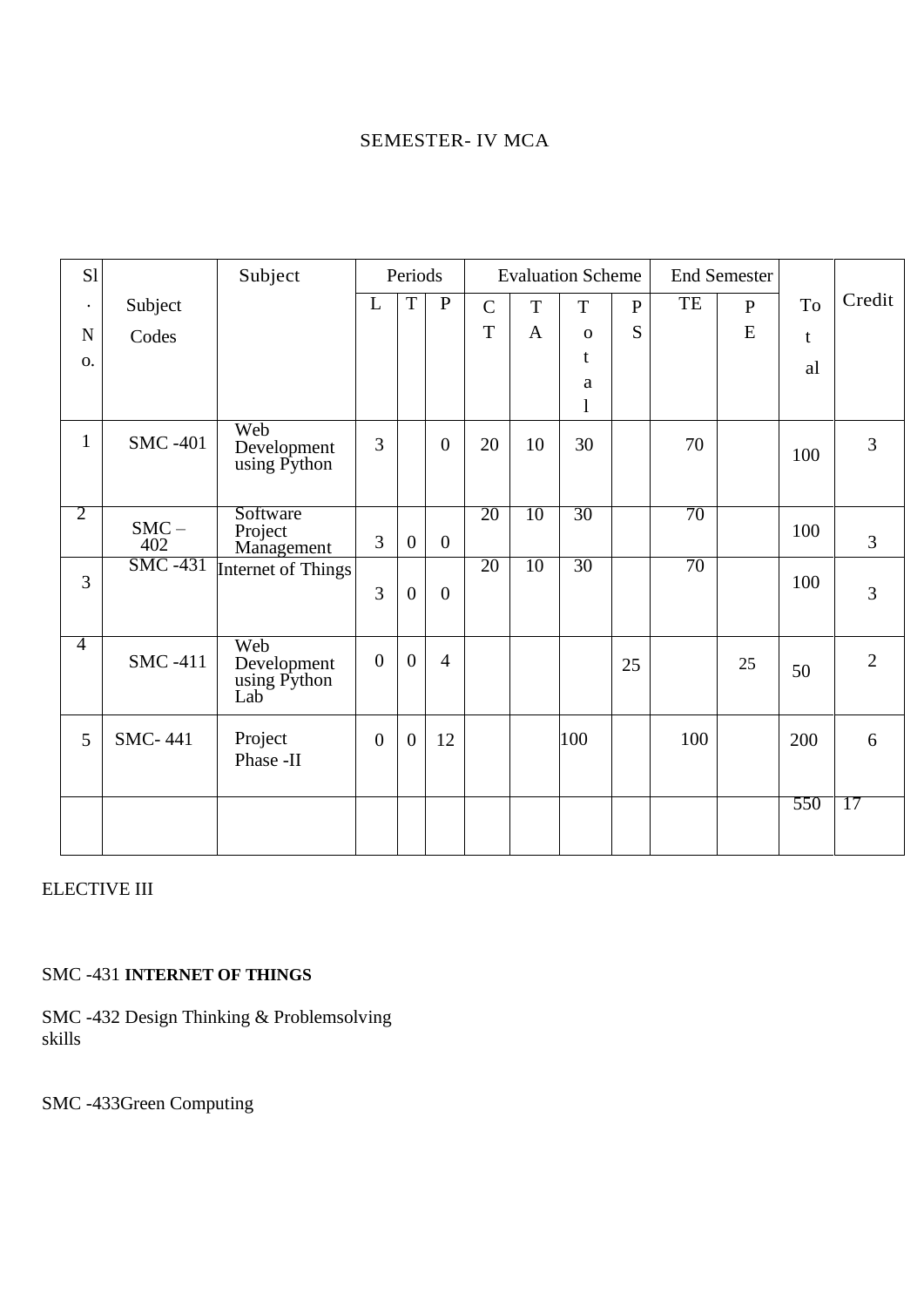# **SMC-401 Web Development using Python**

## **UNIT I**

Web Technologies , HTML,CSS , JavaScript, Bootstrap ,Adobe Dreamweaver Adobe Flash Available Softwares for Graphic Designing

#### **UNIT II**

Jobs and Salary in Web Designing ,FAQ, Introduction to Functions, Built-in Functions, Standard Functions: Mathematical

Functions, time Functions, Random Numbers, System-specific Functions, The eval and exec Functions, Writing Functions,

# UNIT-III

Arrays using array module and numpy() in python Introduction to Array, Array using array module, Introduction to numpy module, Creating and importing Array, Types of Array, Indexing and slicing on Array, Mathematical operations on Array, Comparing Arrays, Aliasing Arrays, Attributes of an Array, Array methods, Basic operations on Multi-dimensional Array, Matrices in numpy, Random Numbers

UNIT – IV

Lists,

Tuples, Dictionaries & Sets in Python

Introduction to Lists, Use of List, Building Lists, List Membership, List Assignment and Equivalence, List Bounds, Slicing, List Element Removal, Lists and Functions, List Methods, Prime Generation with a List, Command

UNIT- V

Matrix in Python

Importing Matrix, basic operations on Matrix: finding maximum and minimum elements, Sum and average of elements, Products of elements, Sorting the Matrix, Transpose of a Matrix, Matrix operations, Diagonal elements of a Matrix, Random numbers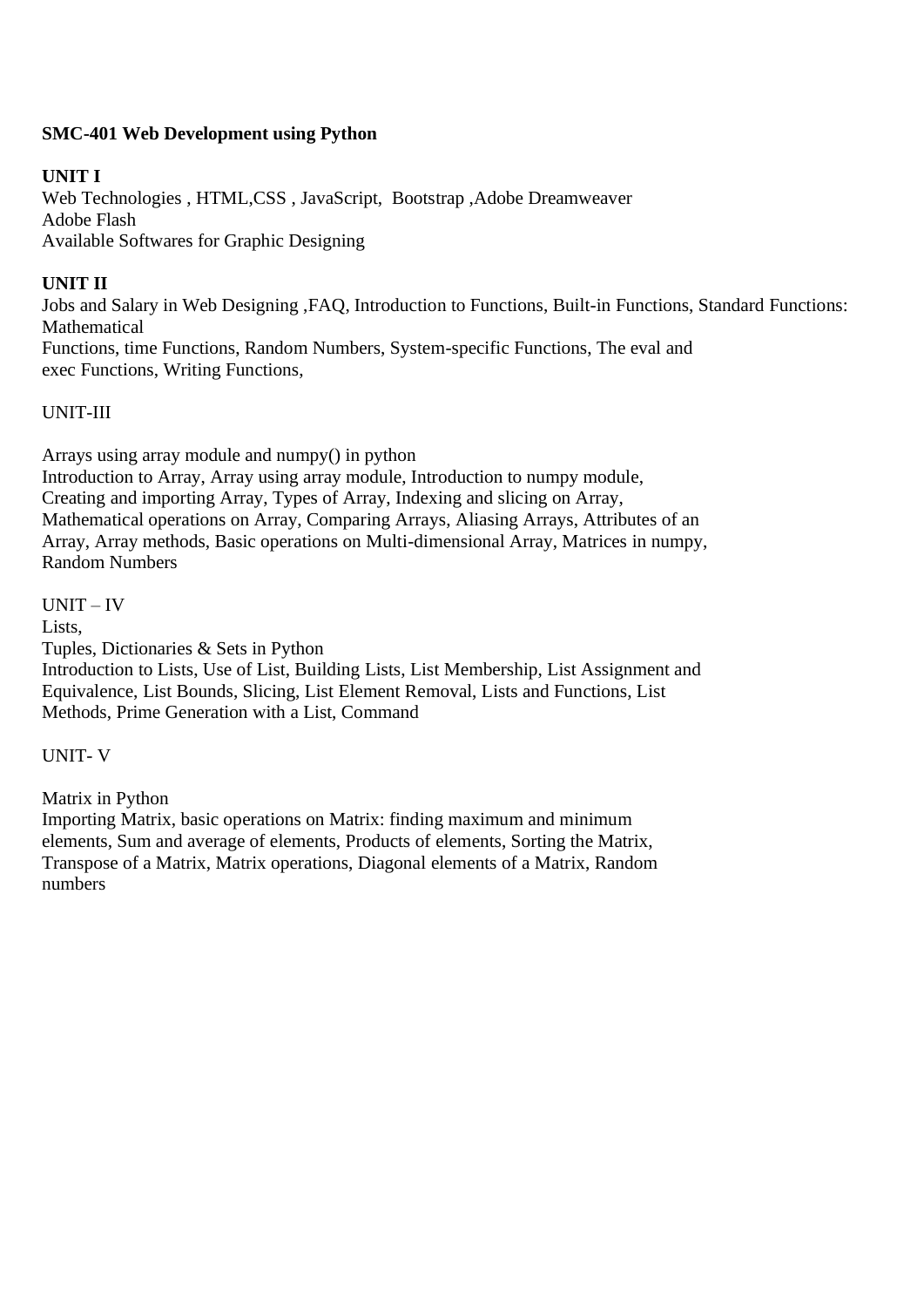#### **SMC 402 SOFTWARE PROJECT MANAGEMENT**

#### *UNIT-I: Introduction and Software Project Planning*

Fundamentals of Software Project Management (SPM), Need Identification, Vision and Scope document, Project Management Cycle, SPM Objectives, Management Spectrum, SPM Framework, Software Project Planning, Planning Objectives, Project Plan, Types of project plan, Structure of a Software Project Management Plan, Software project estimation, Estimation methods, Estimation models, Decision process.

#### *UNIT-II: Project Organization and Scheduling*

Project Elements, Work Breakdown Structure (WBS), Types of WBS, Functions, Activities and Tasks, Project Life Cycle and Product Life Cycle, Waysto Organize Personnel, Project schedule, Scheduling Objectives, Building the project schedule, Scheduling terminology and techniques, Network Diagrams: PERT, CPM, Bar Charts: Milestone Charts, Gantt Charts.

#### *UNIT-III: Project Monitoring and Control*

Dimensions of Project Monitoring & Control, Earned Value Analysis, Earned Value Indicators: Budgeted Cost for Work Scheduled (BCWS), Cost Variance (CV),Schedule Variance (SV), Cost Performance Index (CPI), Schedule Performance Index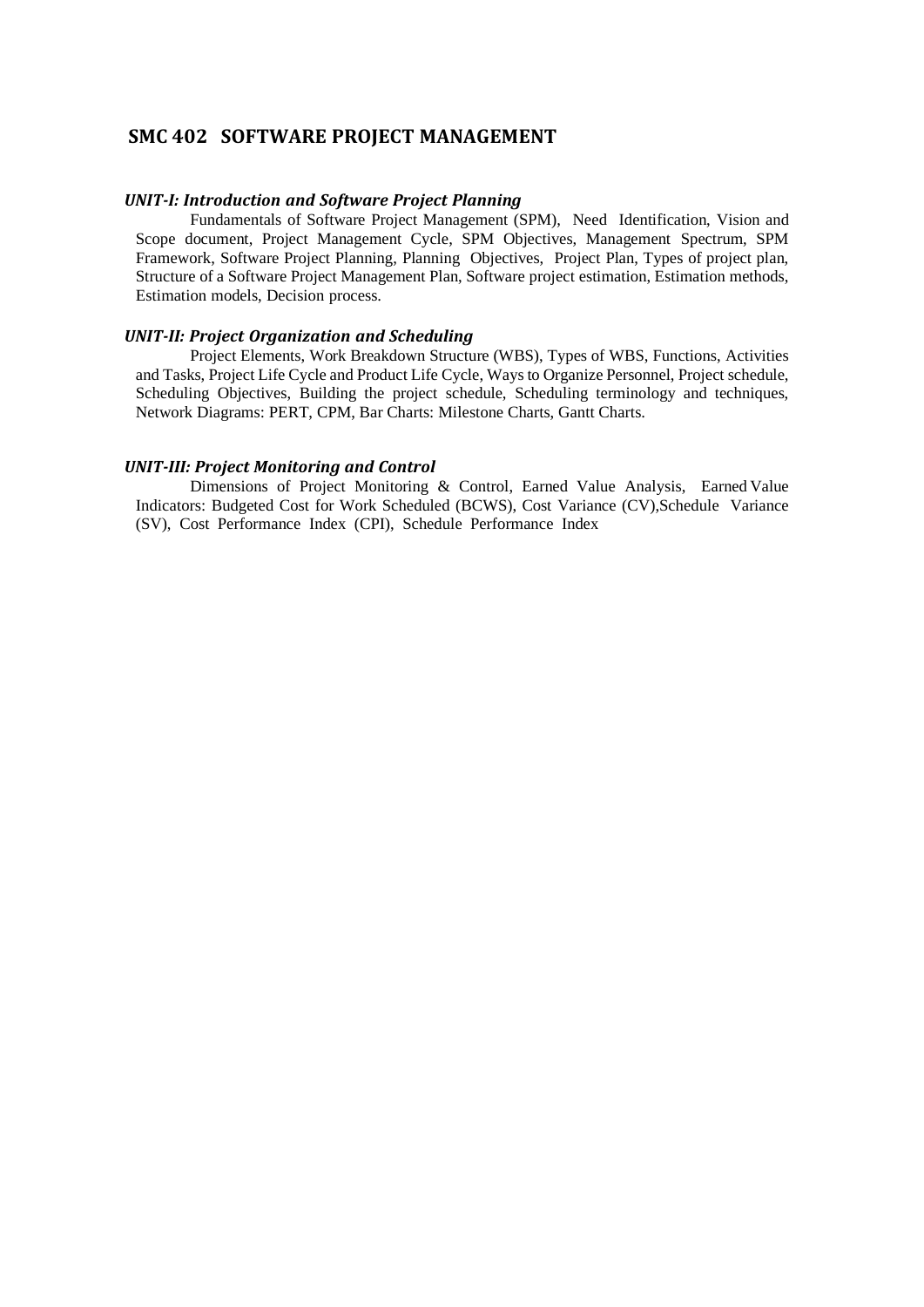(SPI), Interpretation of Earned Value Indicators, Error Tracking, Software Reviews, Types of Review: Inspections, Deskchecks, Walkthroughs, Code Reviews, Pair Programming.

#### *UNIT-IV: Software Quality Assurance and Testing*

Testing Objectives, Testing Principles, Test Plans, Test Cases, Types of Testing, Levels of Testing, Test Strategies, Program Correctness, Program Verification & validation, Testing Automation & Testing Tools, Concept of Software Quality, Software Quality Attributes, Software Quality Metrics and Indicators, The SEI Capability Maturity Model CMM), SQA Activities, Formal SQA Approaches: Proof of correctness, Statistical quality assurance, Cleanroom process.

#### *UNIT-V:* Project Management and Project Management Tools

Software Configuration Management: Software Configuration Items and tasks,Baselines, Plan for Change, Change Control, Change Requests Management, Version Control, Risk Management: Risks and risk types, Risk Breakdown Structure (RBS), Risk Management Process: Risk identification, Risk analysis, Risk planning, Risk monitoring, Cost Benefit Analysis, Software Project Management Tools: CASE Tools, Planningand Scheduling Tools, MS-Project. Books:

- 1. Software Project Management by M. Cotterell
- 2. Information Technology Project Management
- 3. Management Information and Control by
- 4. Software Project Managemnet by S. A. Kelkar

| SMC 431 INTERNET OF THINGS |                                                                                                                                                                           |                            |  |  |  |
|----------------------------|---------------------------------------------------------------------------------------------------------------------------------------------------------------------------|----------------------------|--|--|--|
| Unit                       | <b>Topic</b>                                                                                                                                                              | <b>Proposed</b><br>Lecture |  |  |  |
|                            | <b>Internet of Things (IoT):</b> Vision, Definition, Conceptual Framework, Architectural view,                                                                            |                            |  |  |  |
| T                          | technology behind IoT, Sources of the IoT, M2M Communication, IoT Examples.                                                                                               |                            |  |  |  |
|                            | Design Principles for Connected Devices: IoT/M2M systems layers and design                                                                                                |                            |  |  |  |
|                            | standardization, communication technologies, data enrichment and consolidation, ease of                                                                                   |                            |  |  |  |
|                            | designing and affordability.                                                                                                                                              |                            |  |  |  |
|                            | <b>Hardware for IoT:</b> Sensors, Digital sensors, actuators, radio frequency identification                                                                              |                            |  |  |  |
| $\mathbf{I}$               | (RFID) technology, wireless sensor networks, participatory sensing technology.                                                                                            |                            |  |  |  |
|                            | Embedded Platforms for IoT: Embedded computing basics, Overview of IOT supported                                                                                          |                            |  |  |  |
|                            | Hardware platforms such as Arduino, NetArduino, Raspberry pi, Beagle Bone, Intel Galileo                                                                                  |                            |  |  |  |
|                            | boards and ARM cortex.                                                                                                                                                    |                            |  |  |  |
|                            | <b>Network &amp; Communication aspects in IoT:</b> Wireless Medium access issues, MAC                                                                                     |                            |  |  |  |
| Ш                          | protocol survey, Survey routing protocols, Sensor deployment & Node discovery, Data                                                                                       |                            |  |  |  |
|                            | aggregation & dissemination                                                                                                                                               |                            |  |  |  |
| IV                         | Programming the Ardunio: Ardunio Platform Boards Anatomy, Ardunio IDE, coding,<br>using emulator, using libraries, additions in ardunio, programming the ardunio for IoT. | 08                         |  |  |  |
|                            |                                                                                                                                                                           |                            |  |  |  |